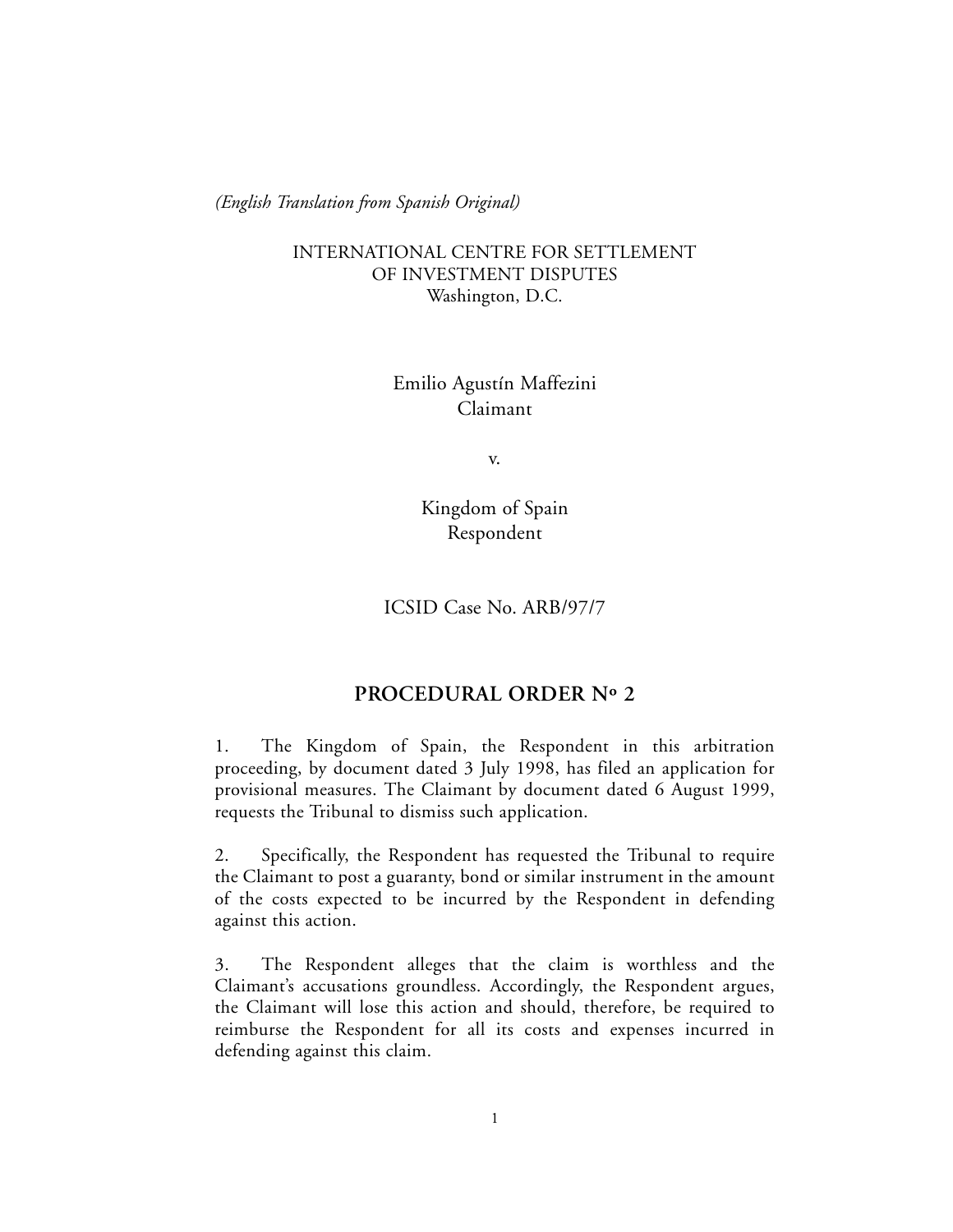4. Provisional measures have been ordered by previous ICSID tribunals [See for example, *Holiday Inns et al.* v. *Morocco* (ICSID Case No. ARB/72/1), and *MINE* v. *Guinea* (ICSID Case No. ARB/84/4).] However, the Tribunal has not found any ICSID case where provisional measures were ordered requiring the posting of a guaranty or bond to cover the costs and expenses to be incurred in the future by one of the parties.

5. Of course, the lack of precedent is not necessarily determinative of our competence to order provisional measures in a case where such measures fall within the purview of the Arbitration Rules and are required under the circumstances.

6. The issue of provisional measures is covered by both the *Convention on the Settlement of Investment Disputes Between States and Nationals of Other States* and the *Rules of Procedure for Arbitration Proceedings* [Arbitration Rules.]

7. Article 47 of the Convention states;

Except as the parties otherwise agree, the Tribunal may, if it considers the circumstances so require, recommend any provisional measures which should be taken to preserve the respective interests of either party.

While Rule 39(1) states that

At any time during the proceedings a party may request that provisional measures for the preservation of its rights be recommended by the Tribunal. The request shall specify the rights to be preserved, the measures the recommendation of which is requested, and the circumstances that require such measures.

8. Thus, it is clear that an arbitral tribunal has the authority to recommend provisional measures.<sup>1</sup>

 $1$  The Tribunal notes that the parties did not reserve the right to access national judicial or other authorities for the imposition of provisional remedies as required under Rule 39(5). Accordingly, they have relinquished this right.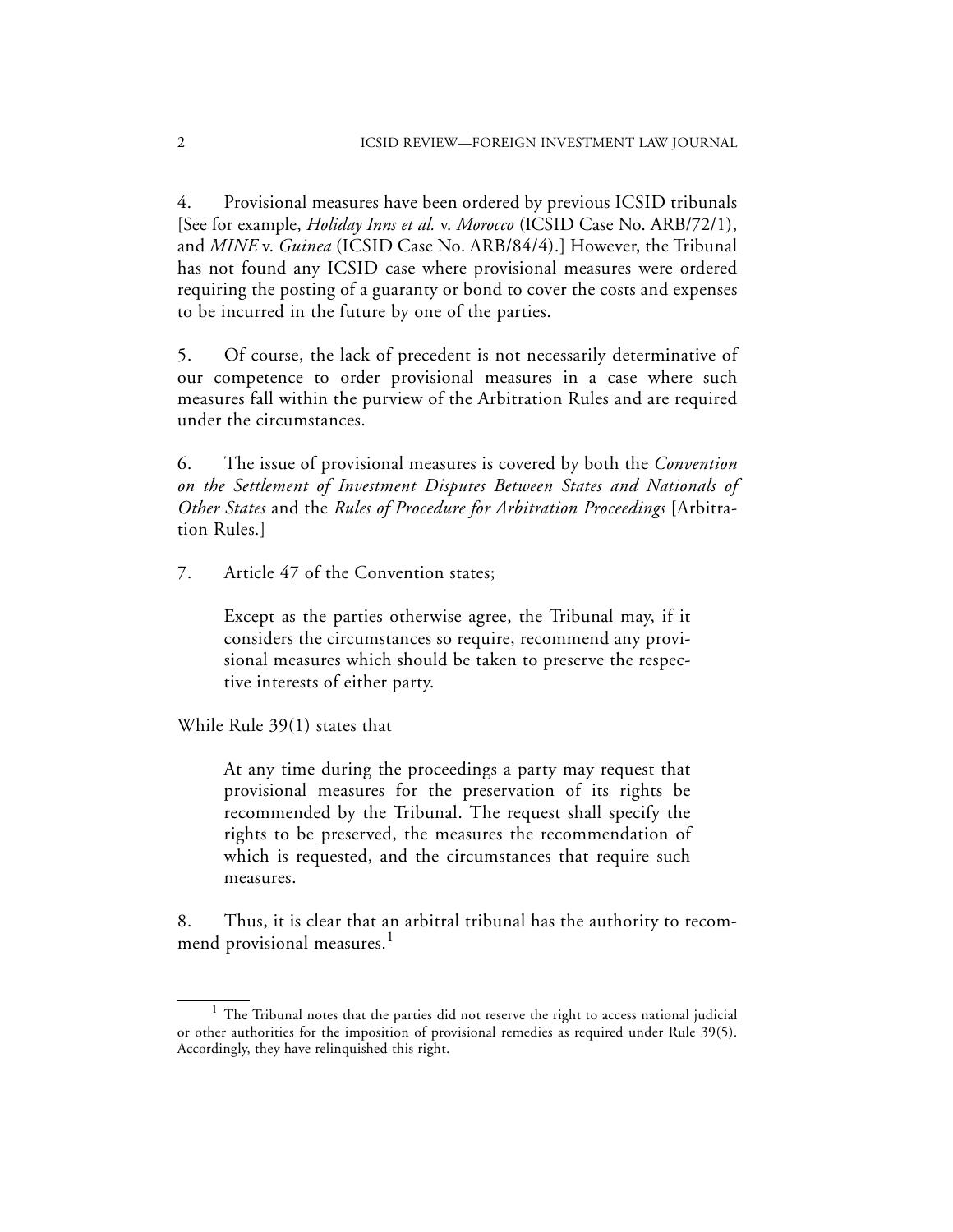9. While there is a semantic difference between the word 'recommend' as used in Rule 39 and the word 'order' as used elsewhere in the Rules to describe the Tribunal's ability to require a party to take a certain action, the difference is more apparent than real. It should be noted that the Spanish text of that Rule uses also the word "dictación". The Tribunal does not believe that the parties to the Convention meant to create a substantial difference in the effect of these two words. The Tribunal's authority to rule on provisional measures is no less binding than that of a final award. Accordingly, for the purposes of this Order, the Tribunal deems the word 'recommend' to be of equivalent value as the word 'order.'

10. The imposition of provisional measures is an extraordinary measure which should not be granted lightly by the Arbitral Tribunal. There is no doubt that the applicant, in this case the Respondent, has the burden to demonstrate why the Tribunal should grant its application.

11. We now turn to the Arbitration Rules and the language of the Convention to determine whether the provisional measures sought by the Respondent are capable of being ordered by the Tribunal.

12. Rule 39(1) specifies that a party may request

'. . . provisional measures for the preservation of its rights. . . .'

13. The use of the present tense implies that such rights must exist at the time of the request, must not be hypothetical, nor are ones to be created in the future.

14. An example of an existing right would be an interest in a piece of property, the ownership of which is in dispute. A provisional measure could be ordered to require that the property not be sold or alienated before the final award of the arbitral tribunal. Such an order would preserve the *status quo* of the property, thus preserving the rights of the party in the property.

15. However, in the instant case, we are unable to see what present rights are intended to be preserved. The Respondent alleges that it may be difficult or impossible for it to obtain reimbursement of its legal costs and expenses, *if the Claimant does not prevail and if the Tribunal orders the payment of additional costs and expenses to be paid by the Claimant*.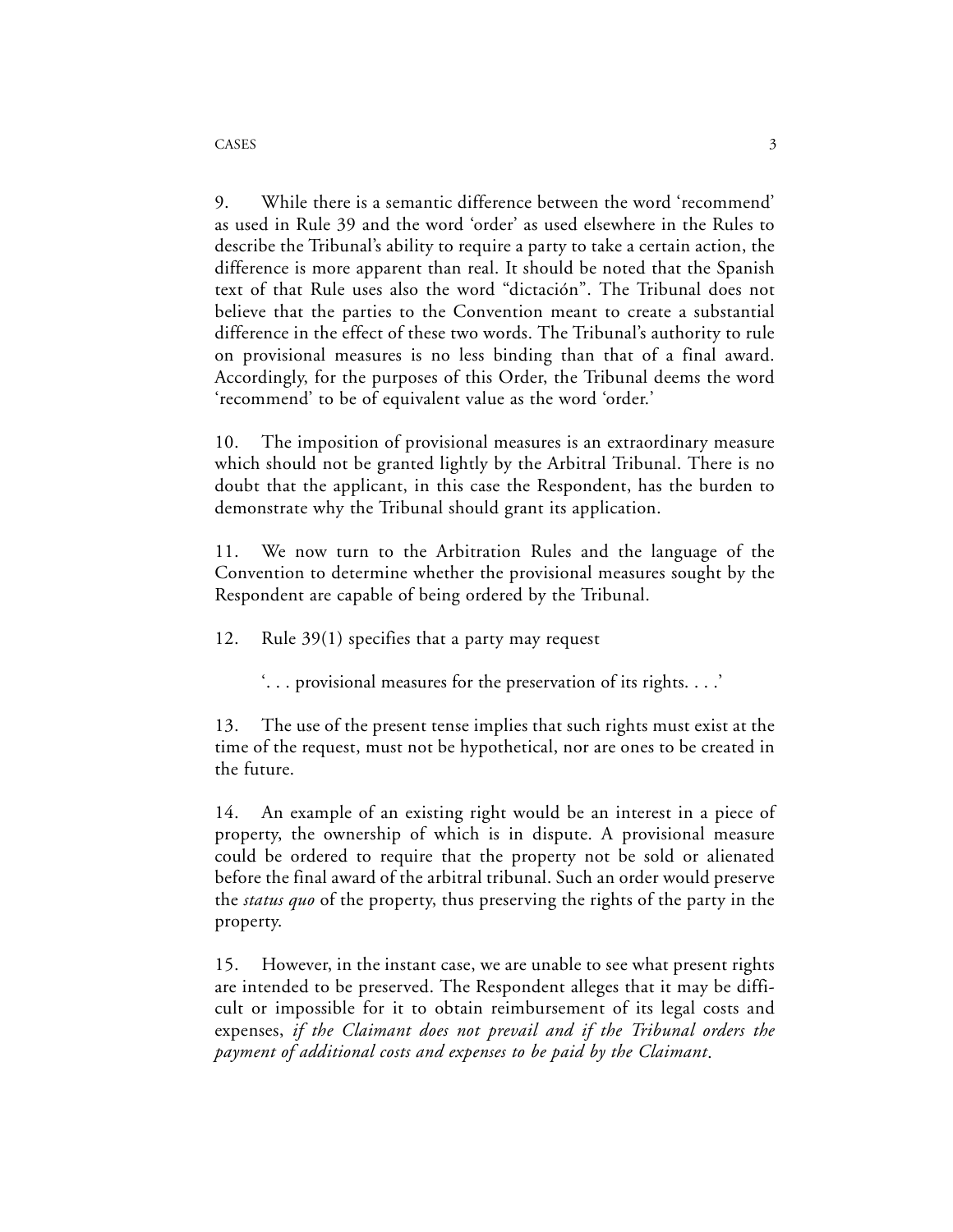16. This claim contains several hypothetical situations.

17. One, whether the Respondent will prevail and two, whether the Tribunal will deem the Claimant's case to be of such nature as to require it to pay the Respondent the costs and expenses it will incur.

18. Obviously, at this point in the proceedings the Tribunal is unable to answer either of these two questions. These must remain, at least for the time being, as hypothetical issues concerning future events. While hypothetical issues are stimulating and academically challenging, they are beyond the ken of an arbitral tribunal determining real issues of fact and law.

19. Respondent alleges that the Claimant's claim is totally without merit, forcing the Respondent to spend unnecessary money on the costs and expenses incurred in defending against the Claimant's claim.

20. Expectations of success or failure in an arbitration or judicial case are conjectures. Until this Arbitral Tribunal hands down an award, no one can state with any certainty what its outcome will be. The meritoriousness of the Claimant's case will be decided by the Tribunal based on the law and the evidence presented to it.

21. A determination at this time which may cast a shadow on either party's ability to present its case is not acceptable. It would be improper for the Tribunal to pre-judge the Claimant's case by recommending provisional measures of this nature.

22. We now turn to the final question before the Tribunal on this issue of provisional measures.

23. Any preliminary measure to be ordered by an ICSID arbitral tribunal must relate to the subject matter of the case before the tribunal and not to separate, unrelated issues or extraneous matters.

24. In this case, the subject matter in dispute relates to an investment in Spain by an Argentine investor while the request for provisional measures relates to a guarantee or bond to ensure payment of additional costs and expenses should the Claimant not prevail in the case.